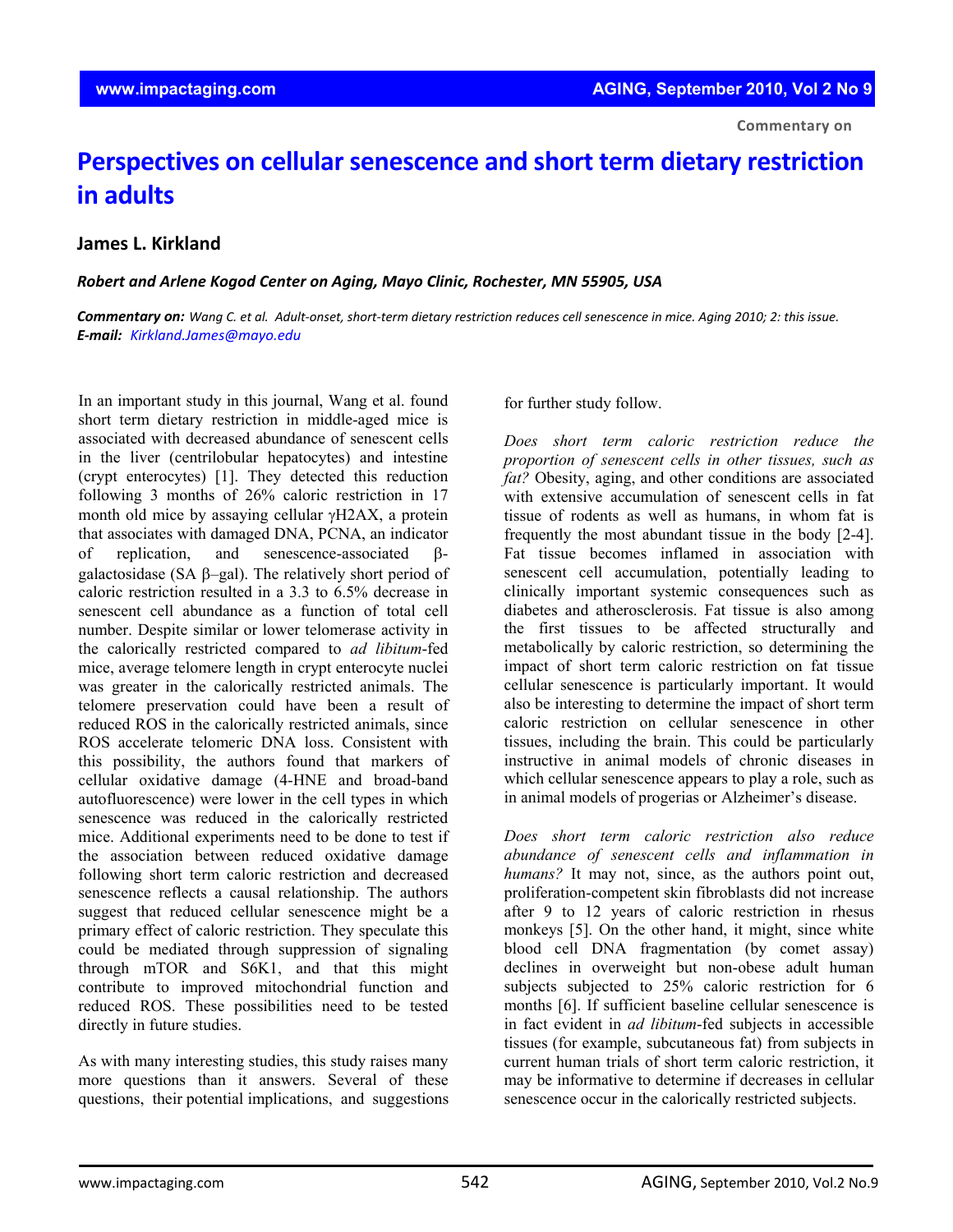*What is the cell dynamic mechanism that causes decreased senescence during short term caloric restriction?* Altered rates of senescent cell formation or removal could be responsible for the effect of short term caloric restriction on abundance of senescent cells. Senescent cells normally accumulate at a rate of 0.5% or less per month as a function of total cell number in the tissues examined. Caloric restriction resulted in a 3.3 to 6.5% decrease in senescent cell abundance as a function of total cell number. Since senescent cells generally appear to turn over slowly, this implies that declines in production of new senescent cells may be accompanied by increased removal. Senescent cells can be removed through activation of the immune system, with the immune system being activated by factors released by senescent cells [7]. Short term caloric restriction could enhance immune system responsiveness to senescent cells, a possibility that remains to be tested. Fully established cellular senescence might not be easily reversible, further suggesting that short term caloric restriction enhances clearance of senescent cells by the immune system. Whether caloric restriction improves immune recognition and clearance of senescent cells is an issue that merits further study.

*What is the molecular mechanism behind the decrease in senescent cells due to short term caloric restriction?* This is a key question in determining if there is a path to mechanism-based clinical interventions that would reduce the low grade tissue inflammation associated with many of the diseases common in old age. As the authors state, long term caloric restriction reduces phosphorylation and activity of Akt1, mTOR, and its downstream targets S6K1 and 4E-BP1. Activated S6K1 binds to Mdm2, inhibiting Mdm2-mediated p53 ubiquitination, increasing p53 stability, and thereby potentially inducing senescence. Whether this sequence of events occurs in short term caloric restriction needs to be investigated.

It would be very informative to test if rapamycin or reducing expression of S6K1 decrease senescent cell abundance in centrilobular hepatocyte and intestinal crypt enterocyte populations in a manner similar to short term caloric restriction. It would also be informative to test if expressing activated S6K1 or increasing activity of other mTOR pathway components blocks the impact of caloric restriction on reducing accumulation of senescent cells. Additionally, it would be interesting to test if Akt activation, perhaps by IGF-1, prevents the caloric restriction-related reduction in cellular senescence, especially as IGF-1 decreases within hours to days after starting food restriction in rodents [8, 9].

*What are the effects of short compared to long term caloric restriction on cellular senescence and inflammation? How rapidly does the decline in cellular senescence occur and does this vary among tissues?* Although they might appear incremental, time consuming, and expensive, time course studies are necessary. These studies could provide some mechanistic information, but they will be especially valuable when it comes to designing potential interventions.

*Are effects of short term caloric restriction different in old than younger individuals?* The burden of senescent cells increases in most tissues with aging. If short term caloric restriction indeed reduces cellular senescence in a variety of tissues, it would appear quite plausible that the impact of short term caloric restriction would be greater in older than younger individuals. However, macrophage induction by the types of chemokines released by senescent cells may decline with aging [2, 10]. If the mechanism of reduced senescent cell abundance is related to increased clearance by activating the immune system, the intervention could actually be less effective in very elderly than middleaged individuals. This issue will need to be tested experimentally. Furthermore, as the authors point out, late onset caloric restriction could have beneficial effects in humans since even if long term caloric restriction is initiated in later life, there are declines in cancer incidence and enhancements in cognitive function and immune responses. Indeed, the latter could account for the senescent cell clearance induced by caloric restriction.

*Can clinical interventions be developed based on reducing cellular senescence and inflammation through manipulating the pathways activated by short term caloric restriction?* This is of course the most important question. Depending on the answers to the preceding questions, this may be a possibility. Although highly speculative, attacking senescent cells or their proinflammatory phenotype could form the basis for developing pharmacological interventions that could reduce age-related frailty, metabolic and cognitive dysfunction, cancers, and other potential consequences of widespread tissue inflammation as a group. Before pursuing this further, it will be necessary to prove that removing senescent cells selectively can restore function in old age and delay age-related disease onset.

## **ACKNOWLEDGEMENTS**

The author is grateful for the editorial support of Jacqueline Armstrong and support from NIH grants